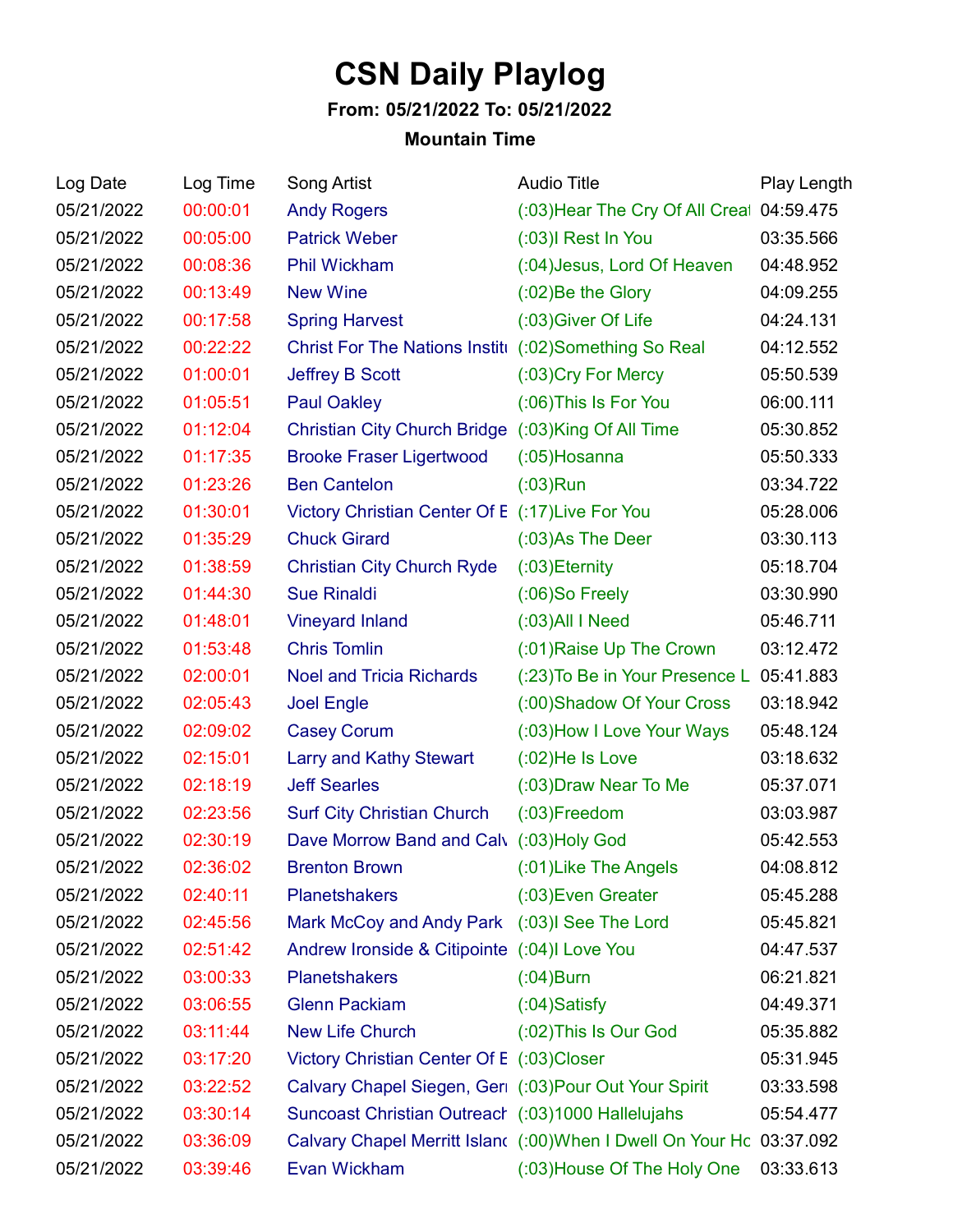| 05/21/2022 | 03:43:19 | <b>David Gate</b>                                    | $(0.00)$ Redemption                                                 | 02:01.091 |
|------------|----------|------------------------------------------------------|---------------------------------------------------------------------|-----------|
| 05/21/2022 | 03:45:21 | Paradise Community Church (:04) You Lord             |                                                                     | 05:31.739 |
| 05/21/2022 | 03:50:52 | <b>Alwyn Wall</b>                                    | (:03) Jesus Said                                                    | 06:03.884 |
| 05/21/2022 | 04:00:43 | <b>Julia Grace</b>                                   | (:04) Everything That Has Brea 05:26.397                            |           |
| 05/21/2022 | 04:06:09 | <b>Christian City Church Ryde</b>                    | (:01)Into Your Presence                                             | 06:02.336 |
| 05/21/2022 | 04:12:12 | <b>Matt Redman</b>                                   | (:03) There's A Sound Of Singi                                      | 03:57.537 |
| 05/21/2022 | 04:16:09 | Worthy                                               | (:04) Worthy/Let All I Do                                           | 05:58.411 |
| 05/21/2022 | 04:22:08 | <b>David Teems</b>                                   | (:05)Be Still and Know                                              | 04:44.161 |
| 05/21/2022 | 04:30:01 | CFNI (Christ For The Nation: (:03) Faithful God      |                                                                     | 04:31.472 |
| 05/21/2022 | 04:34:32 | Victory Christian Center Of E (:03)And Can It Be     |                                                                     | 04:52.458 |
| 05/21/2022 | 04:39:24 | <b>Youth Alive WA</b>                                | (:03) Spirit Of The Lord                                            | 05:35.711 |
| 05/21/2022 | 04:45:18 | <b>lain Lovatt</b>                                   | $(03)$ Psalm 113                                                    | 02:02.168 |
| 05/21/2022 | 04:47:20 | <b>Andy Bromley</b>                                  | (:04) My Troubled Soul (Praise                                      | 04:50.381 |
| 05/21/2022 | 04:52:10 | <b>Vineyard New Zealand</b>                          | (:03) Song From The Heart                                           | 04:49.990 |
| 05/21/2022 | 05:00:13 | Christian City Church Oxford (:03)I Will Magnify You |                                                                     | 05:35.989 |
| 05/21/2022 | 05:05:49 | <b>Chris Martinez</b>                                | (:02) Arms Wide Open                                                | 03:58.307 |
| 05/21/2022 | 05:09:47 | <b>Chris Tomlin</b>                                  | $(07)$ All To Us                                                    | 06:00.710 |
| 05/21/2022 | 05:15:48 | Deven Berryhill Band                                 | (:03)I'm Still Ready                                                | 03:56.019 |
| 05/21/2022 | 05:25:52 | <b>Gathering Band</b>                                | (:03) No Higher Name                                                | 01:08.595 |
| 05/21/2022 | 05:30:10 | Vineyard (Minneapolis, MN)                           | (:04) If You Say Go                                                 | 05:26.582 |
| 05/21/2022 | 05:35:37 | <b>Paul Oakley</b>                                   | (:03) Trust In You                                                  | 03:46.175 |
| 05/21/2022 | 05:39:23 | <b>Priscilla Miller</b>                              | $(0.03)$ Psalm 103                                                  | 03:59.519 |
| 05/21/2022 | 05:43:38 | Abundant Life Ministries (Bra (:02)God Is Here       |                                                                     | 05:19.817 |
| 05/21/2022 | 05:48:58 | YFriday                                              | $(03)$ Here                                                         | 05:40.239 |
| 05/21/2022 | 05:54:38 | <b>Sun Moon Stars</b>                                | (:02)Bless The Lord                                                 | 02:22.439 |
| 05/21/2022 | 08:30:33 | <b>Planetshakers</b>                                 | (:03) Now And Forever                                               | 05:47.507 |
| 05/21/2022 | 08:36:20 | <b>Ever Stays Red</b>                                | $(07)$ Glorify                                                      | 04:09.016 |
| 05/21/2022 | 08:40:29 | Phatfish                                             | (:03) Holy Spirit                                                   | 05:33.254 |
| 05/21/2022 | 08:46:22 | <b>Matt Redman</b>                                   | (:10)Sing And Shout                                                 | 04:04.677 |
| 05/21/2022 | 08:50:27 | <b>Planetshakers</b>                                 | (:03) Your Glory                                                    | 05:54.489 |
| 05/21/2022 | 19:00:01 | Calvary Chapel Cary, NC                              | (:03) When God Ran                                                  | 04:35.600 |
| 05/21/2022 | 19:04:36 | <b>Parachute Band</b>                                | (:31) High Above                                                    | 06:17.313 |
| 05/21/2022 | 19:10:54 | Dave Morrow Band                                     | (:04) Scarlet River                                                 | 05:36.866 |
| 05/21/2022 | 19:16:36 | <b>Aaron Keyes</b>                                   | (:03) In The Name of God                                            | 05:46.509 |
| 05/21/2022 | 19:22:22 |                                                      | The King's Centre (Aldersho (:03)I Will Come To The Watel 04:17.015 |           |
| 05/21/2022 | 19:30:01 | Lisa Wickham                                         | (:02) There's Salvation In His N 04:36.615                          |           |
| 05/21/2022 | 19:34:38 | <b>Delirious</b>                                     | (:03) White Ribbon Day                                              | 06:35.150 |
| 05/21/2022 | 19:41:45 | <b>Matt Redman</b>                                   | (:03) Here For You                                                  | 05:34.364 |
| 05/21/2022 | 19:47:19 | Victory Christian Center Of E (:04) There's A Place  |                                                                     | 04:37.585 |
| 05/21/2022 | 19:51:57 | Haven                                                | (:09) Pray For Peace                                                | 04:46.681 |
| 05/21/2022 | 20:00:01 | <b>Vineyard Nashville</b>                            | (:03) Holy Father                                                   | 05:36.648 |